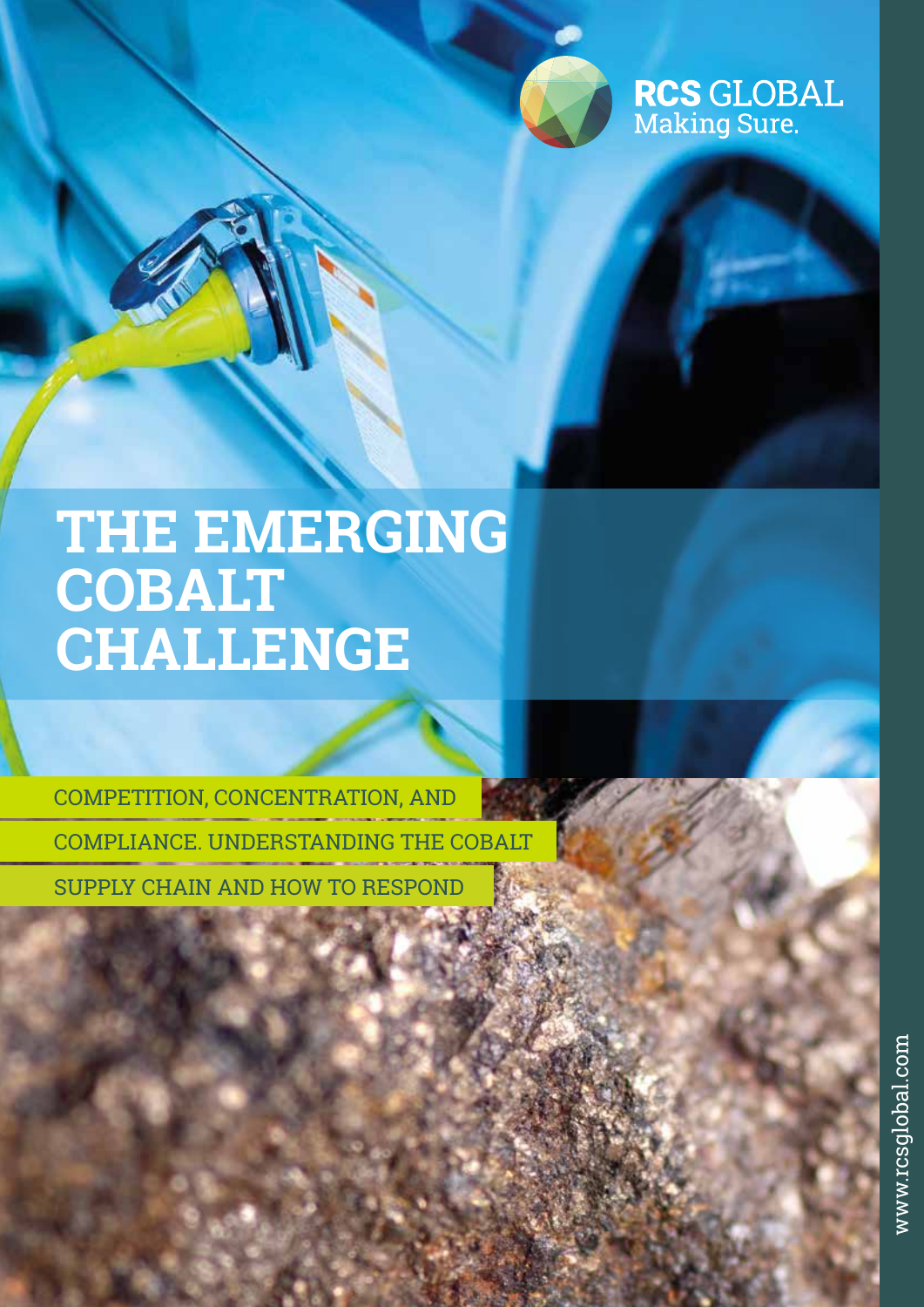### ABOUT THIS PAPER

The next few years will see worldwide consumption of cobalt rise significantly as nascent demand from the electric vehicle market comes on line. For both electric vehicle and tech manufacturers, cobalt forms an essential ingredient of the ubiquitous lithium-ion battery in cars, mobiles and computers.

But there is a catch. While demand is rising, the worldwide supply and future reserves of cobalt are increasingly concentrated into one major market: the Democratic Republic of Congo (DRC). This market produces 60% of the world's cobalt supply, but suffers from crumbling infrastructure and significant human rights challenges. These challenges are increasingly putting companies in the cobalt supply chain under scrutiny from campaigners, regulators and the media.

It is within this context that companies must now secure their supply chains of cobalt-based, lithiumion batteries. Simply put, the battery technology which is central to the imminent large-scale commercialisation of the electric vehicle industry and the revolution in consumer technology is dependent on Congolese supply to meet demand.

This briefing paper, derived from RCS Global's own recent research on Congolese cobalt supply chains, aims to:

- Provide insight on the risks associated with DRC production that represents approximately 60% of global cobalt output and half the world's known reserves;
- Unpack the associated regulatory challenges linked to DRC cobalt;
- Provide a road map for companies seeking to mitigate their risk exposure.



## THE UNIQUE COBALT CHALLENGE

In the immediate to medium term companies face a unique set of three interlinked cobalt supply chain challenges, which can be defined as competition, concentration, and compliance.

- Cobalt is the key element within lithium-ion batteries – allowing them to produce more power and last for longer. While cobalt substitutes do exist, they are nowhere near as effective. Unless a viable substitute is found cobalt demand will continue to rise. By 2020 forecasts suggest over three quarters of all such batteries will contain cobalt.
- At the same time as demand is projected to increase, there seems little prospect of significant increases in output from other cobalt producers, such as Australia and Brazil, meaning the market will continue to be concentrated on the DRC. This in turn will expose an increasing number of manufacturers to legal and reputational risks.
- Perhaps most crucial is the challenge of compliance and ethics. Recent research conducted by Amnesty International and the Washington Post has uncovered significant human rights risks in Congolese cobalt supply chains. These risks include the worst forms of child labour, illegal mining operations that expose miners to abuse, life-threatening working conditions and corruption.

As a result of these challenges, a handful of major companies are moving to treat cobalt supplies in the same category as 'conflict minerals', which by law, are currently limited to gold, tin, tantalum and tungsten (3TG). At the moment, this re-classification is industryled with a few leaders setting the new standard but regulatory changes to incorporate cobalt must now be a realistic possibility with the OECD leading on expanding supply chain transparency and due diligence to other commodities.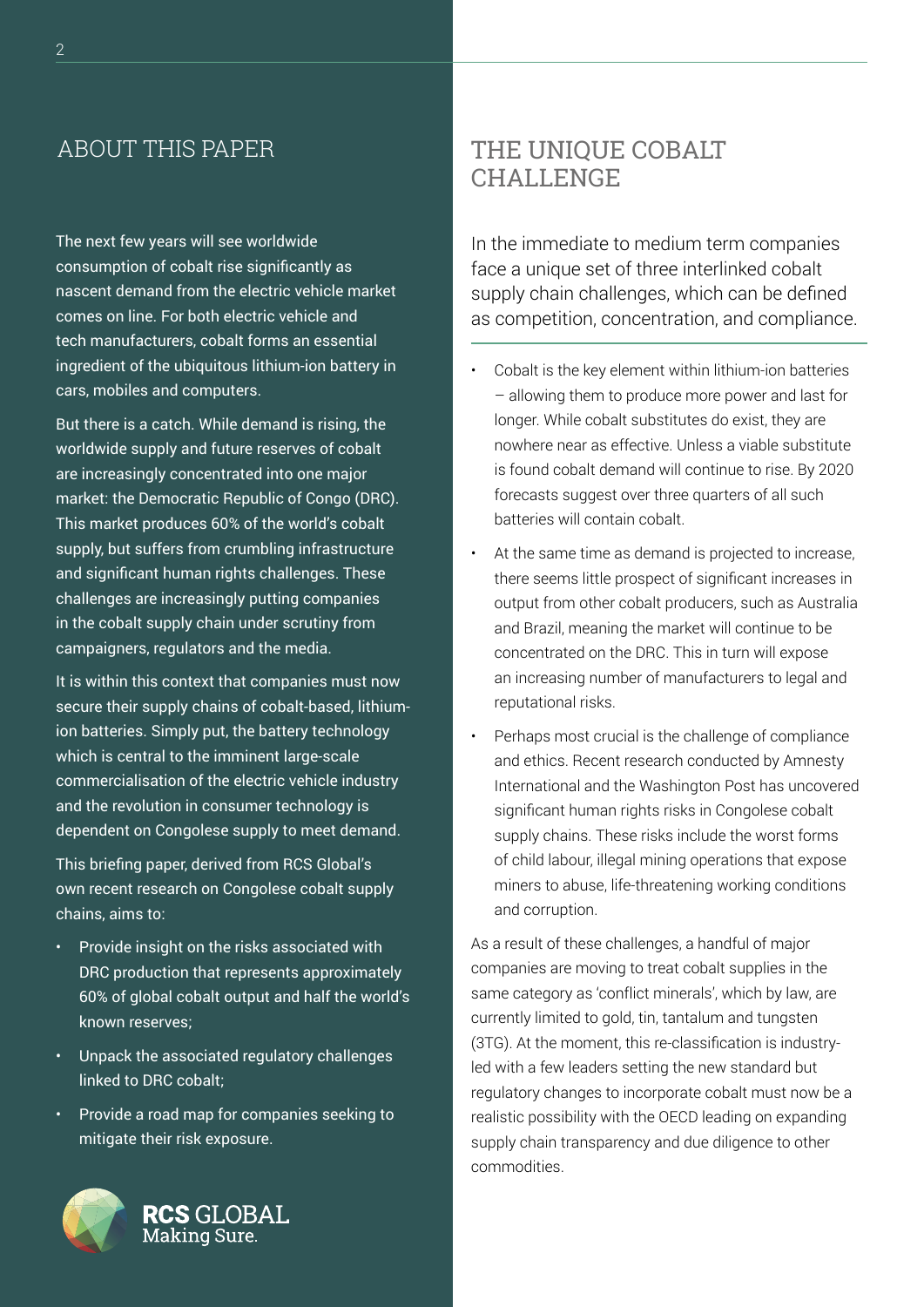

### CURRENT TRENDS IN TACKLING THE COBALT CHALLENGE

As it was when conflict minerals first appeared as an issue, the initial response to the crisis in cobalt supply chains from companies has been muted.

Companies directly named in NGO reports, not least the Amnesty report cited above, have made public commitments to conduct improved due diligence on their supply chains.

Likewise, leading companies are already beginning to address this issue. Apple, which drives industry responses to responsible raw materials supply chains, has already made a public commitment to include cobalt in its conflict mineral program to further promote responsible sourcing practices among its suppliers.<sup>1</sup> This will have a ripple effect as suppliers seek to demonstrate all the way upstream to DRC.

We're proud that our responsible sourcing program is one of the most robust in the world. It has grown to include 40 materials such as tin, tantalum, tungsten, and gold, which have been designated as "conflict minerals"; in 2014 we added cobalt.

**Apple Commitment to Responsible Sourcing.** 28.9.16

While companies like Apple are in a significantly advanced position, it is clear others are now following. Several companies throughout the cobalt supply chain are now intensifying their due diligence activities. At a top-line level this focuses on two elements:

- **1.** Undertaking comprehensive mapping of their cobalt supply chains to understand their exposure;
- **2.** Developing responses in line with the OECD Due Diligence Guidance, which provides a standard approach towards due diligence (we have condensed the OECD Guidance into a digestible table format later in this paper)

As important as the responses from individual companies are, those of the industry as a whole are perhaps more important, as they set the standard for whole sectors.

Considering the pivotal role of Chinese cobalt processing and battery manufacturing companies on the world market this initiative could have a significant impact on standards within the DRC's cobalt supply chain and significantly augment the follow-on effect of good practice standards adopted by individual US or European companies.

Not to be outdone, the Electronic Industry Citizenship Coalition (EICC), which governs the Conflict Free Smelter Program for conflict minerals, has announced the Responsible Raw Materials Initiative (RRMI) to develop responsible raw material sourcing strategies for their members.2

<sup>1</sup> https://www.washingtonpost.com/business/economy/companies-respond-to-questions-abouttheir-cobalt-supply-chains/2016/09/30/910f94de-7b51-11e6-bd86-b7bbd53d2b5d\_story.html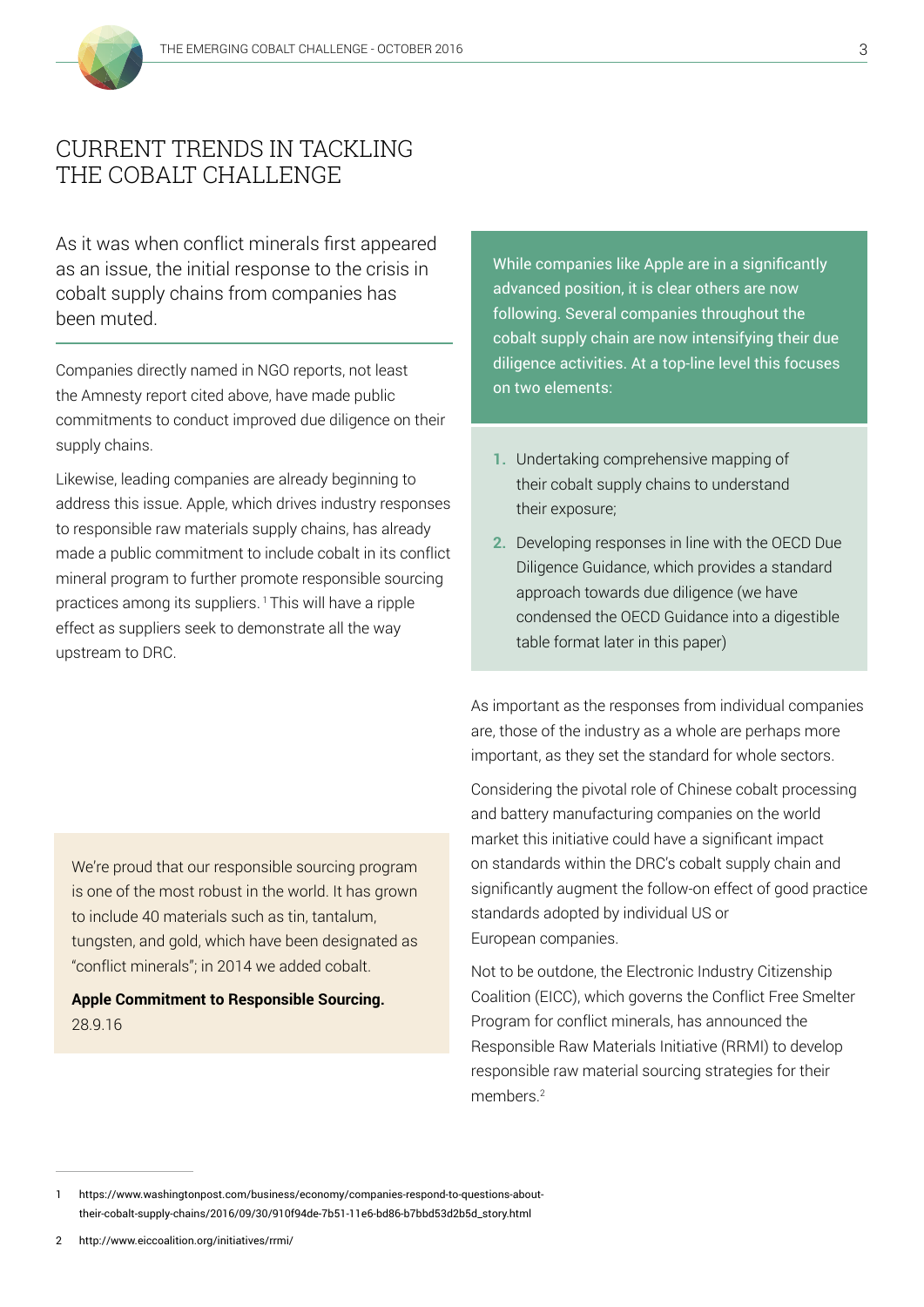### THE CHALLENGES OF THE CONGOLESE COBALT SECTOR

As cobalt supply chains come under more scrutiny, it's important for companies to understand what the risks are and how they relate to the unique structure of the sector in the DRC.

Of the cobalt exported from the Congo, around 20% originates from the artisanal and small-scale mining (ASM) sector, with the remaining 80% from industrial mines known as large scale miners (LSM). While both suffer from responsible sourcing challenges, it is the labour-intensive, highly informal ASM sector that is fundamentally beset with challenges for responsible sourcing. The global cobalt consuming industries trade comes into direct contact with the ASM sector through the local cobalt purchasing activities of international traders and buyers.

> In the ASM context, the cobalt industry is exposed to reputational, legal and compliance, operational and commercial risks:

#### **REPUTATIONAL RISKS:**

Child labour, human rights abuses, corruption and illegal mining activities have already developed into public relations incidents that have caused considerable damage to some companies' reputation and undermined their customers' and wider consumer confidence in the integrity and validity of responsible sourcing commitments.

### **LEGAL AND COMPLIANCE RISKS:**

Scrutiny of mining and trading activities sourced from the ASM sector has increased following the introduction of extraterritorial legislation, such as the US Dodd-Frank Act 1502 on conflict minerals. The Modern Slavery Act 2015 could see industry members facing legal proceedings if their engagement in the ASM sector fails to meet relevant requirements and/or if its risk exposure is not appropriately mitigated.

#### **OPERATIONAL RISKS:**

Unsafe working conditions can create health, safety and environmental hazards and undermine operational efficiency and safety, but also leave mining companies and traders open to legal proceedings (in the short and long term) both in international courts, and in the host nation courts.

### **COMMERCIAL RISKS:**

For buyers, failure to adhere to good practice standards and relevant legislative requirements could complicate or prevent the sale of minerals and metals and/or make trade finance significantly more expensive for traders to secure, as financial institutions and downstream companies are themselves under more scrutiny.

The final section of this briefing paper details the due diligence expectations being driven by the OECD and how companies can best mitigate their risk exposure.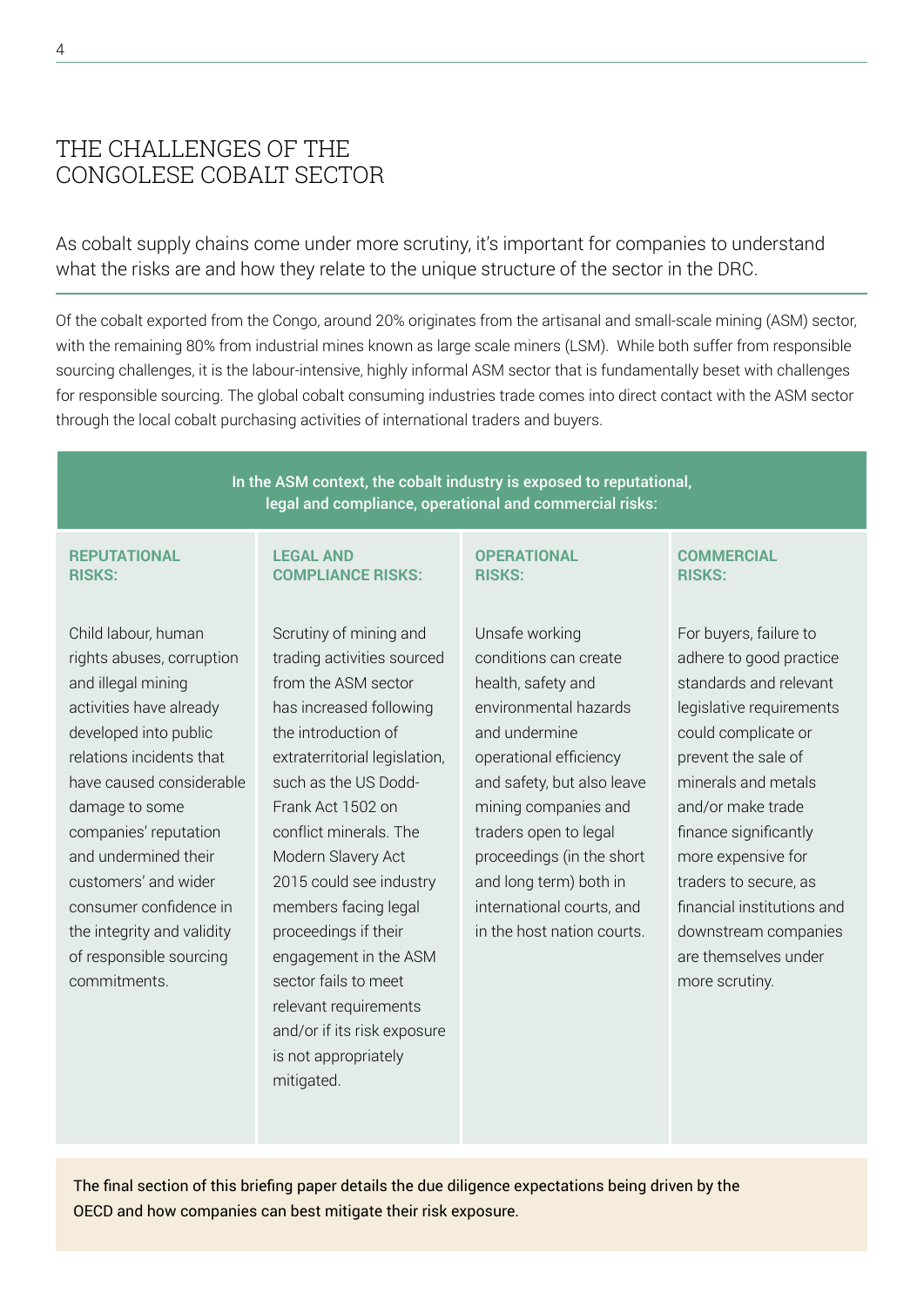

### EXPLAINING THE DRC'S COBALT RISK

As a consequence of a prolonged conflict and profound economic mismanagement, the DRC's once strong industrial mining sector gave way in the 1990s to widespread artisanal mining activities.

Despite reindustrialisation in Katanga's copper belt, informal ASM activities have continued on active or former industrial concessions. Key issues, which both RCS Global's and Amnesty International's researchers have observed, are:

#### **Worst Forms of Child Labour**

The informality in the ASM sector, coupled with extreme poverty, leads to frequent instances of the worst forms of child labour. Based on RCS Global observations in Katanga, in 2016, physically capable children, usually between the ages of 15 to 17, work as miners, washers, transporters, and sorters. Underage sex workers (15-17) can also be observed on important ASM sites.

A higher presence of children can be observed in ASM sites in urban areas and in the less organised mineral marketplaces where buying houses purchase cobalt from open market suppliers.





#### **Corruption**

Corruption by state institutions takes the form of illegal taxation of ASM miners and transporters, local traders, and LSM operators/exporters. While the ASM transporters and miners are required to pay "taxes" to go through checkpoints and be allowed to mine, the traders and LSM operators/exporters instead are charged small per diems by state officials in order for them to provide their formally mandated services.

### **Illegal Mining Operations**

Our research shows the existence of illegal ASM mining operations taking place on a number of mining concessions, including many belonging to industrial mining companies.

#### **Life-threatening working conditions**

On many ASM cobalt mine sites observed, working conditions are life-threatening. Occupational Health and Safety (OHS) standards are not adhered to and violations are not monitored and corrected by the state agencies present on site. These agencies do not intervene against even clearly visible and severe violations, such as, the operation of narrow mining tunnels up to 50m in length underground, compared to the 30m permitted by law.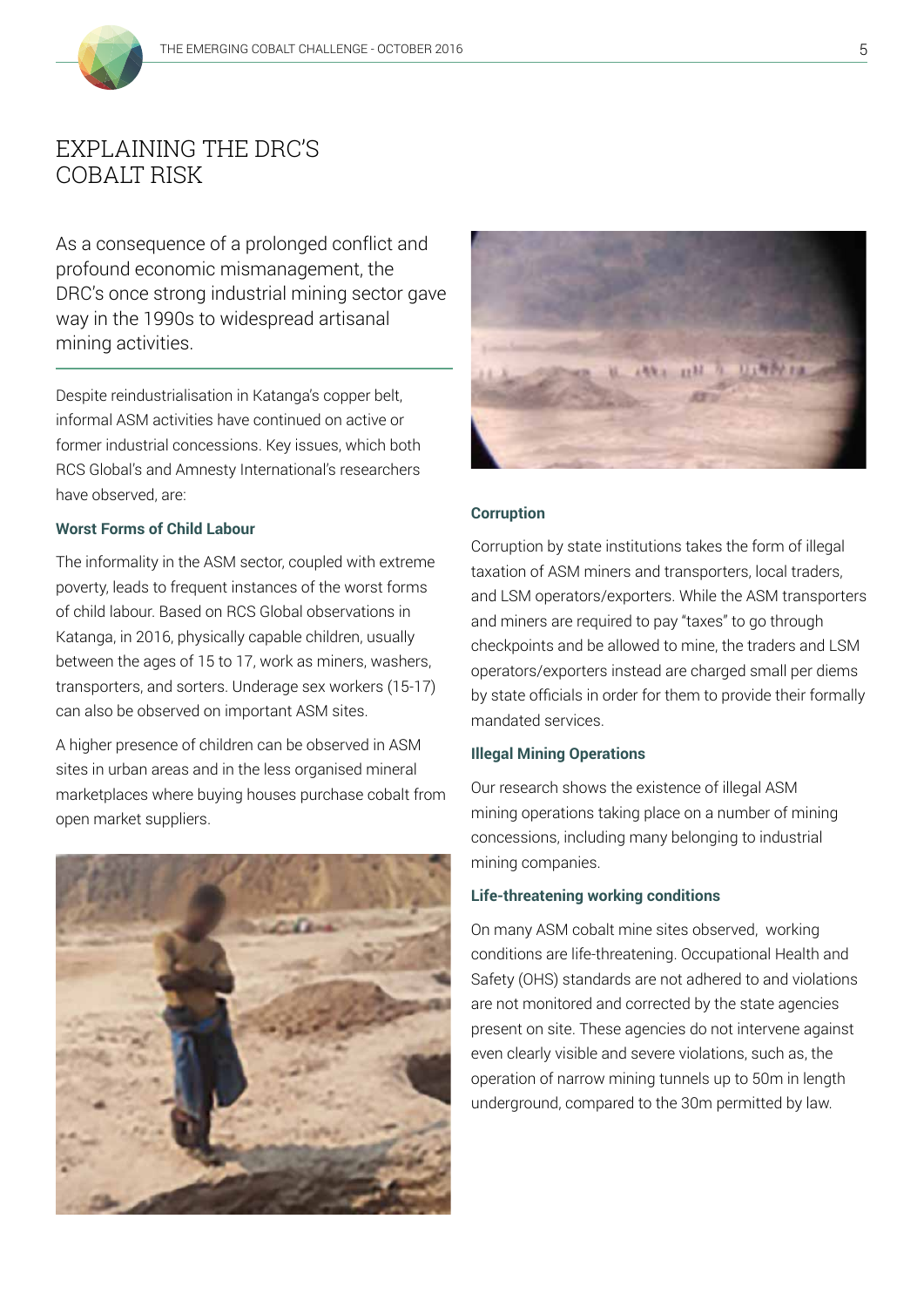### CONGO'S COBALT SUPPLY CHAIN MODELS

Two main models of cobalt sourcing can be observed in the DRC: the **trader model** and the **large-scale mining** (LSM) sourcing model.

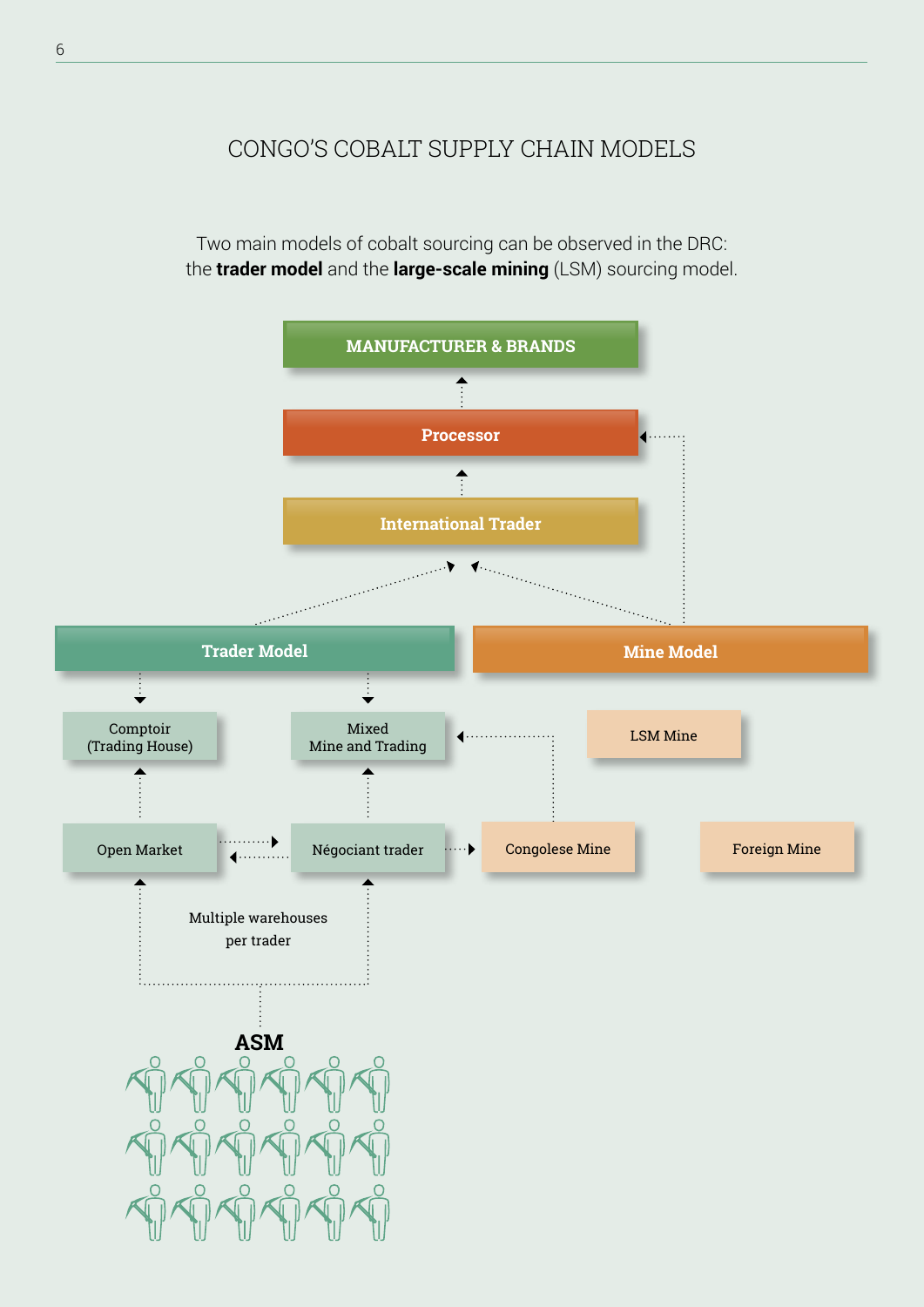

### TRADER MODEL

The trader model involves traders (négociants) purchasing cobalt production on the open market, which includes material from the ASM sector and some mid-sized and large-sized mines.

#### **Artisanal Mining (ASM) Model**

The local traders operate warehouses and trade amongst themselves before selling to bigger buying houses (comptoirs), who in turn sell to the international cobalt supplying companies or directly to processors.

In this way cobalt from problematic ASM sources finds its way into the supply chains of global brands. Under the trading model, it is extremely difficult to identify the source of the material, as transactions prior to sale to the local trader are undocumented. As a result end users have limited to no visibility into the origin of their material. Indeed, without an active and risk-based due diligence process in place, they will only know their direct suppliers and not the origin of the material.

#### **Large Scale Mining (LSM) Model**

The local traders (négociants) can also sell to medium-sized industrial mining companies that purchase ASM produced cobalt to complement their own cobalt production, thereby contaminating what is otherwise perceived as cleaner industrially mined cobalt supply chain.

However, the largest industrial mines in the DRC typically try to disincentivise ASM operators on their concessions and therefore as a rule do not purchase ASM mined material. As part of their actions to reduce ASM activities, LSM companies employ security providers to guard their

concessions but this in itself can result in human rights risks relating to the appropriate use of force. 3



*Non-uniformed armed guards on LSM mine sites tolerate, or even encourage, clandestine ASM*

Security providers, both public and private, often have no knowledge of the internationally recognised Voluntary Principles on Security and Human Rights. The provision of security by off-duty public forces is particularly problematic, as the Congolese Army (FARDC) has over the years been identified by UN agencies as a principal perpetrator of human rights abuses and can present politically exposed person issues.

Consequently, while sourcing through the LSM model presents less immediate risks, it is not risk free. Even so, reverting purely to sourcing from the largest industrial mines would itself have a profoundly negative knockon effect to the local economy. Abandoning the ASM sector would result in a direct, dramatic and altogether undesirable livelihood impact for hundreds of thousands of ASM sector stakeholders and their families. In other words, reverting to sole sourcing from LSM cannot be called responsible sourcing.

<sup>3</sup> See for example: Bread for All, RAID, and Swiss Catholic Lenten Fund, 2014, PR or Progress? Glencore's Corporate Responsibility in the Democratic Republic of the Congo.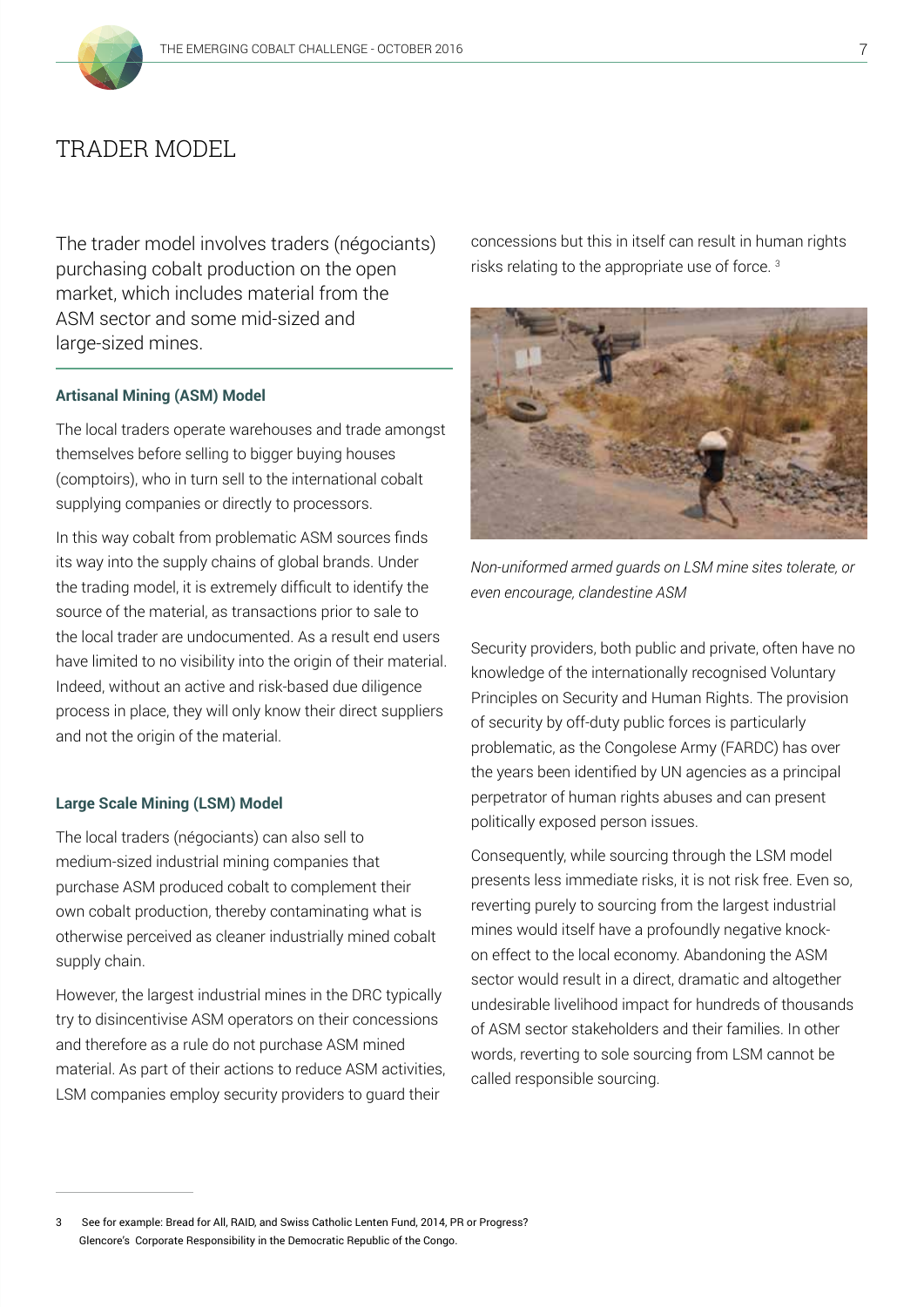### EXPECTATIONS ON DOWNSTREAM COMPANIES AND THE OECD DUE DILIGENCE GUIDANCE

An OECD Due Diligence Guidance-aligned approach provides a common standard for companies and remains the most helpful in guiding companies towards an internationally recognised supply chain due diligence program.

Still, many companies underestimate the implementation requirements of the Guidance. Before outlining these requirements, we need to provide a quick general debrief.

The OECD Due Diligence Guidance - originally developed in the context of 'conflict minerals' - is now the go-to standard to mitigate raw material supply chain risks in the upstream. Endorsed by the United States Securities and Exchange Commission, the European Commission and

the Chinese CCCMC, the guidance essentially provides a clear management systems approach towards risk-based supply chain due diligence.

The OECD's work in increasing the scope of the Guidance to other minerals beyond 'conflict minerals' to other raw materials (e.g. palm oil) also reflects a growing trend that demands more transparency in supply chains that can be seen in both regulation and normative standards such as the UN Guiding Principles on Business and Human Rights, as well as industry guidelines (RJC, CCCMC, LBMA etc.).

The following table provides a brief overview of the OECD Guidance's directives and overlays these with corporate implementation requirements, which RCS Global has implemented with a range of clients:

### Table 1 – The OECD Due Diligence Guidance - Directives and Implementation Requirements

| <b>DIRECTIVE</b>                                                                           | <b>IMPLEMENTATION REQUIREMENTS</b>                                                                                                                                                                                                                      |
|--------------------------------------------------------------------------------------------|---------------------------------------------------------------------------------------------------------------------------------------------------------------------------------------------------------------------------------------------------------|
| OECD 1:<br>Establish strong company risk<br>management systems                             | <b>Companies:</b><br>- Commit to a standard<br>- Adopt a policy and establish procedures that provide management and<br>staff with clear actions to carry out to meet the standard<br>- Provide sufficient resources to conduct effective due diligence |
| OECD <sub>2:</sub><br>Identify and assess<br>risks in the supply chain                     | <b>Companies:</b><br>- Map the supply chain<br>- Conduct a risk assessment, usually involving suppliers<br>- Assess risks against their chosen standard                                                                                                 |
| OECD <sub>3:</sub><br>Design and implement<br>a strategy to respond to<br>identified risks | <b>Companies conduct:</b><br>- Ongoing due diligence<br>- Supplier Engagement<br>- Risk mitigation, usually involving suppliers<br>- (Possible) Traceability/Chain of Custody system<br>- Implement a Grievance Mechanism                               |
| <b>OECD 4:</b><br>Conduct 3rd party audit                                                  | <b>Smelters/Refiners/Processors:</b><br>- Audit against standard audit protocols.<br>Only at key parts of the supply chain                                                                                                                              |
| OECD <sub>5:</sub><br><b>Report on activities</b>                                          | <b>Companies:</b><br>- Report publicly on activities including results of DD                                                                                                                                                                            |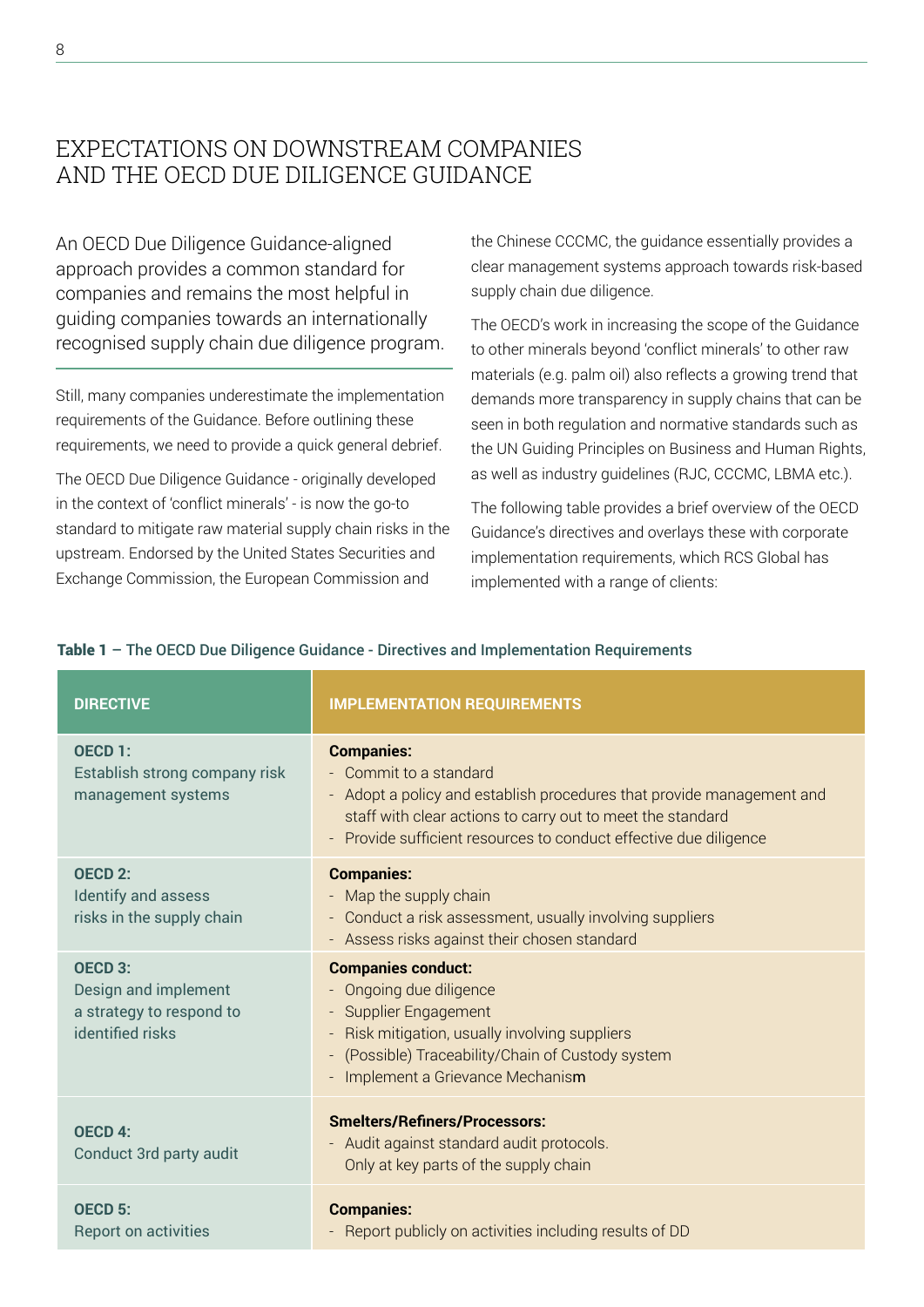

### ACTING ON THE GUIDANCE

The OECD Guidance has been adopted by a large number of US based companies who are required to meet requirements set out by the SEC for Dodd Frank Section 1502 on conflict minerals.

While companies do adopt the five-step process, we often see too much emphasis on top-heavy management systems and related metrics and not enough emphasis on the risk assessment and risk mitigation elements. However, it is this risk management process that is the beating heart of an effective due diligence program.

Part of this common mistake is the arms-length approach companies adopt towards their own suppliers. Supply chain risks inevitably lie with suppliers and so effective mitigation means a program that also improves the responsible sourcing of suppliers and sub-suppliers.

This may seem daunting but actually when broken down in to a process it is eminently achievable. In our experience, companies face two road blocks when planning their cobalt compliance – the first comes when companies decide to instigate a program and the second comes after initial planning has taken place.

### From our perspective, these are the steps companies need to take at both stages:

| <b>Stage One: Preparation and planning:</b> | Stage Two: Program Implementation:                   |
|---------------------------------------------|------------------------------------------------------|
| 1. Commit to an OECD aligned industry       | 5. Analyse your ability to leverage suppliers and    |
| standard that your program can be           | sources to identify where they can have the          |
| based on                                    | most influence                                       |
| 2. Adopt an internal plan to bind in        | 6. Develop a plan to mitigate risks that includes an |
| management and staff to the process         | on-going supplier engagement program                 |
| and actions needed                          | 7. Undertake independent supplier audits and build   |
| 3. Map your supply chain $-$ to understand  | a record of the results                              |
| suppliers, geographies where they source,   | 8. Train suppliers to ensure they have the capacity  |
| and exposure to risks                       | to both understand and apply the OECD Due            |
| 4. Identify and categorise risks            | Diligence Guidance                                   |



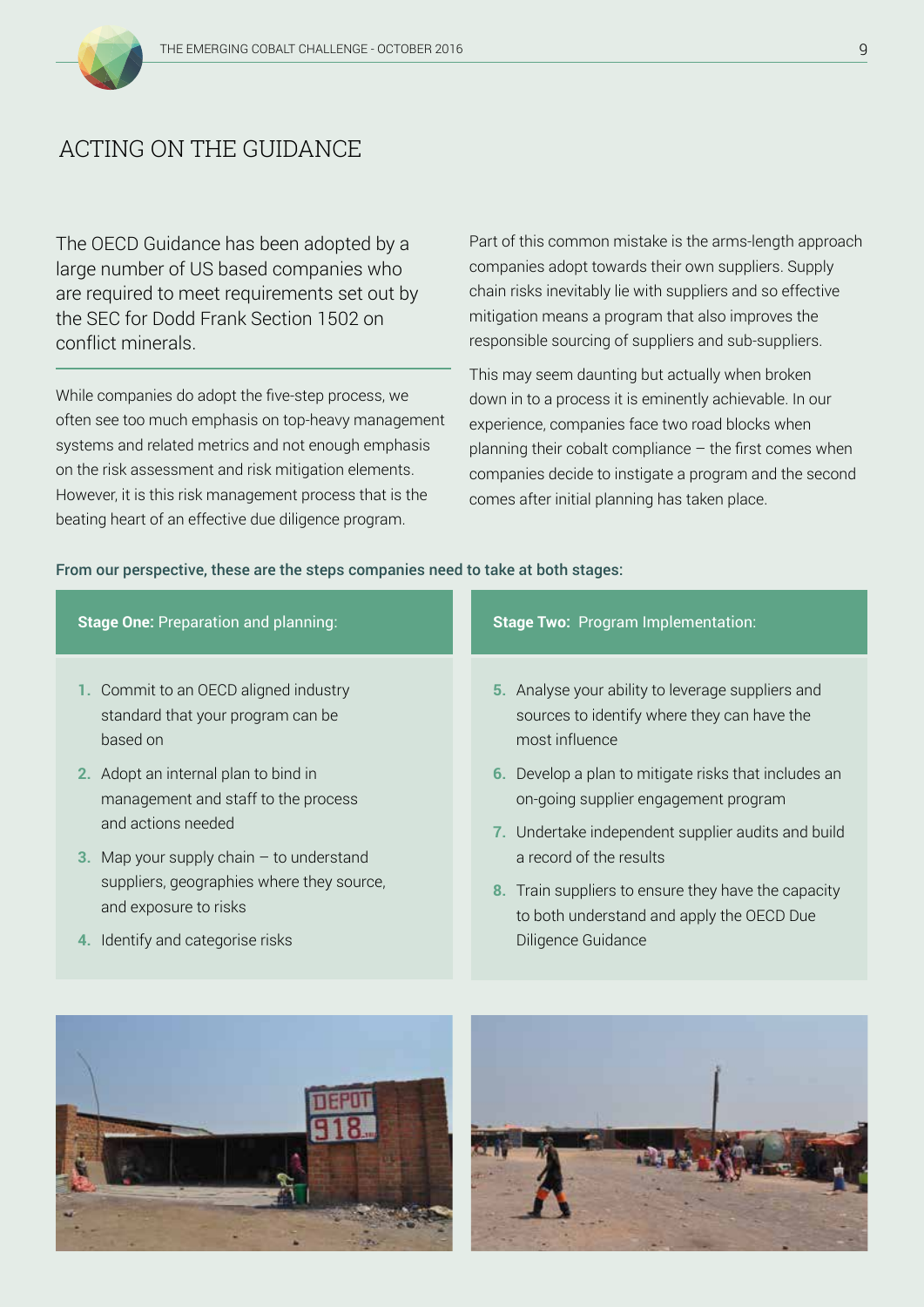## RCS GLOBAL HELPS SOME OF THE LARGEST BRANDS IN THE WORLD RESOLVE THEIR SUPPLY CHAIN COMPLIANCE AND ETHICS CHALLENGES

RCS Global is one of the world's leading responsible raw material supply chain audit and advisory groups. We empower upstream, midstream and downstream operators to demonstrate the highest standards of responsible supply chain due diligence and compliance. Together with our clients, we are making industry more ethical, accountable and transparent.

RCS Global has established an unrivalled position as the bridge between actors at each stage of the value chain, from major EU and US regulators and corporations to global manufacturers, processors, mining companies and artisanal mining communities. Our senior staff each have over a decade of experience in supply chain auditing, advisory, technical assistance and research and our brand reputation is built on our team's performance since 2008. We currently work with the OECD, CFSI, BetterCoal, CCCMC, RJC and other industry bodies, as well as world leading companies.





Microsoft **NOKIA** 

cfsi















*Our position means that we have:*

- **1.** The experience, expertise and confidence to guide you through your next steps in implementing the OECD Due Diligence Guidance's requirements. Whether that is obtaining more insights through research, making sure your management systems are robust, managing your supplier engagement and training, or undertaking supplier validation audits.
- **2.** A decade of boots on the ground experience. With our representation in China and Africa we have an in-depth understanding of mineral supply chains, from multinational downstream actors to micro-scale artisanal mining operations, as well as the governance realities these supply chains have to function in.
- **3.** A profound understanding of the risks in these supply chains and the standards that govern responsible supply chains worldwide - including regulatory and voluntary standards in North America, Europe and China.
- **4.** Excellent professional networks, from companies, to implementing bodies and governments, NGOs and the media.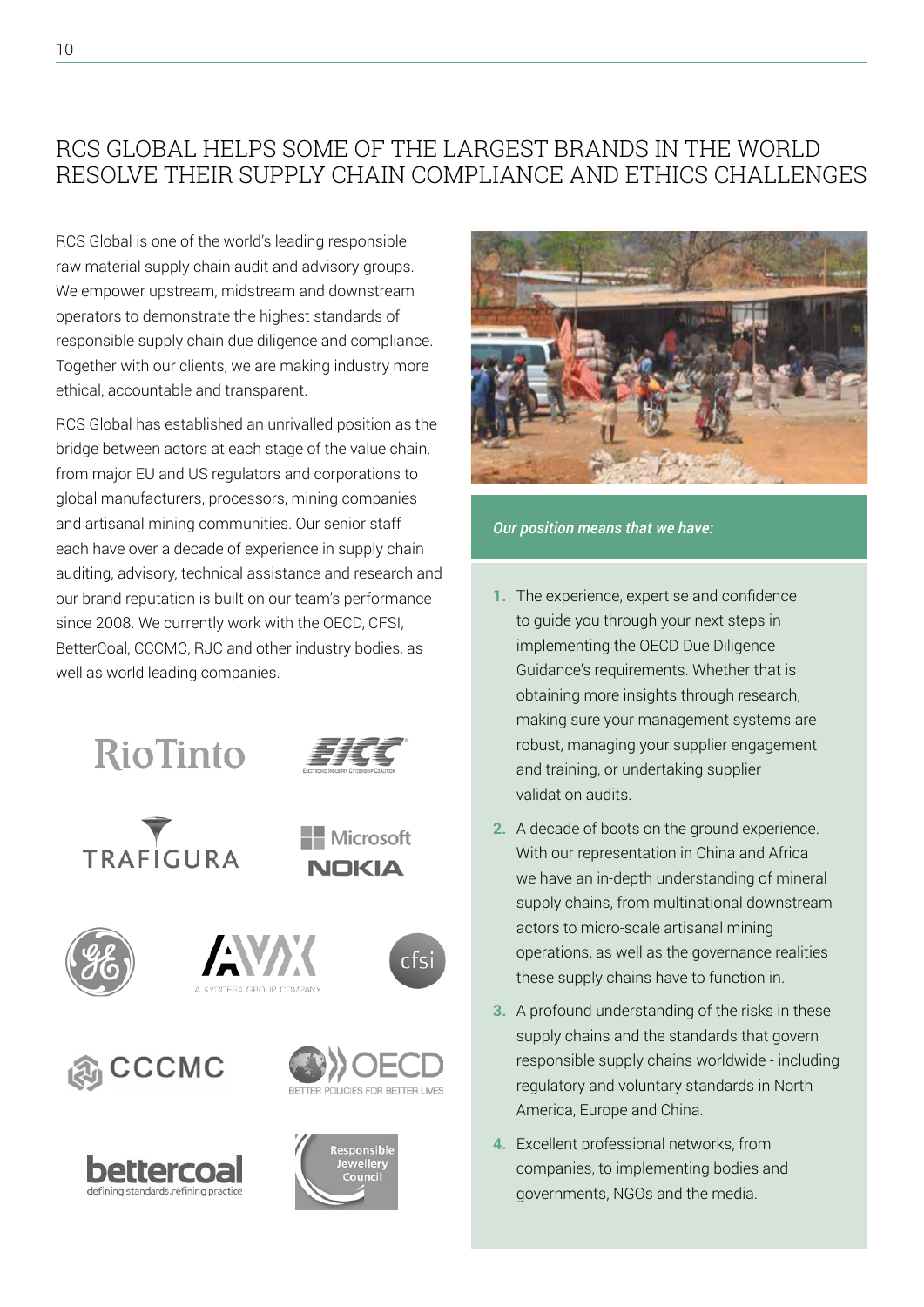

### OUR WORK IN PRACTICE

We assist companies and industry programs with all of the above elements, from program design, to implementation and audit. We are proud of our work history and encourage clients to take up our references and speak to our current and past clients, such as:

#### **Ongoing Program Development work:**

- OECD and CCCMC for whom we are developing the detailed assessment guideline for 3TG - based on the CCCMC and OECD Due Diligence Guidelines. This is to improve the enthusiasm and feasibility of participation of Chinese companies.
- For the Conflict Free Sourcing Initiative (CFSI), RCS Global is developing the new versions of the CFSI Standard Protocols governing 3TG. We are also developing and piloting a midstream audit program to validate manufacturers in the CFSI supply chain as OECD compliant. RCS Global's Asian based team provides ongoing advisory support for Asia-based suppliers.
- Responsible Cobalt Initiative (RCI) led by CCCMC and the OECD whom RCS Global has conducted due diligence research on cobalt supply chains and is developing a standard and audit protocol for cobalt based on the CCCMC and OECD Due Diligence Guidance.
- For Bettercoal, RCS is on the Advisory Council and developing the standard and audit program;
- For the Responsible Jewellery Council, RCS is providing program advisory and is on the Advisory Council.
- Regular presenters at the CFSI, LBMA, CCCMC and EITI conferences.

#### **For companies:**

- For one of the world's largest consumer electronics companies, RCS Global is supporting a broad range of practical solutions to ensure the client lives up to its public commitment to responsible supply chains. Our work includes strategy development, direct supplier engagement and assessment, research, supply chain mapping, training and more. 2013 – on-going.
- For a number of SEC issuers, RCS Global helps develop or assess OECD Due Diligence Guidance compliant policies, processes and procedures to ensure they are compliant with DF1502 requirements. 2013 - on-going.
- For Trafigura, RCS Global provided advisory to the company to become the world's first Commodities Trader to adopt the EITI standard. We continue to provide advice to the EITI to help develop a transparency standard for the trading sector, 2013 – on-going. Our unrivalled understanding of responsible raw material supply chains from mine-site to manufacturer to brand enables us to deliver to our clients technically excellent and innovative projects. We are proud of our work history and encourage clients to take up our references and speak to our current and past clients.